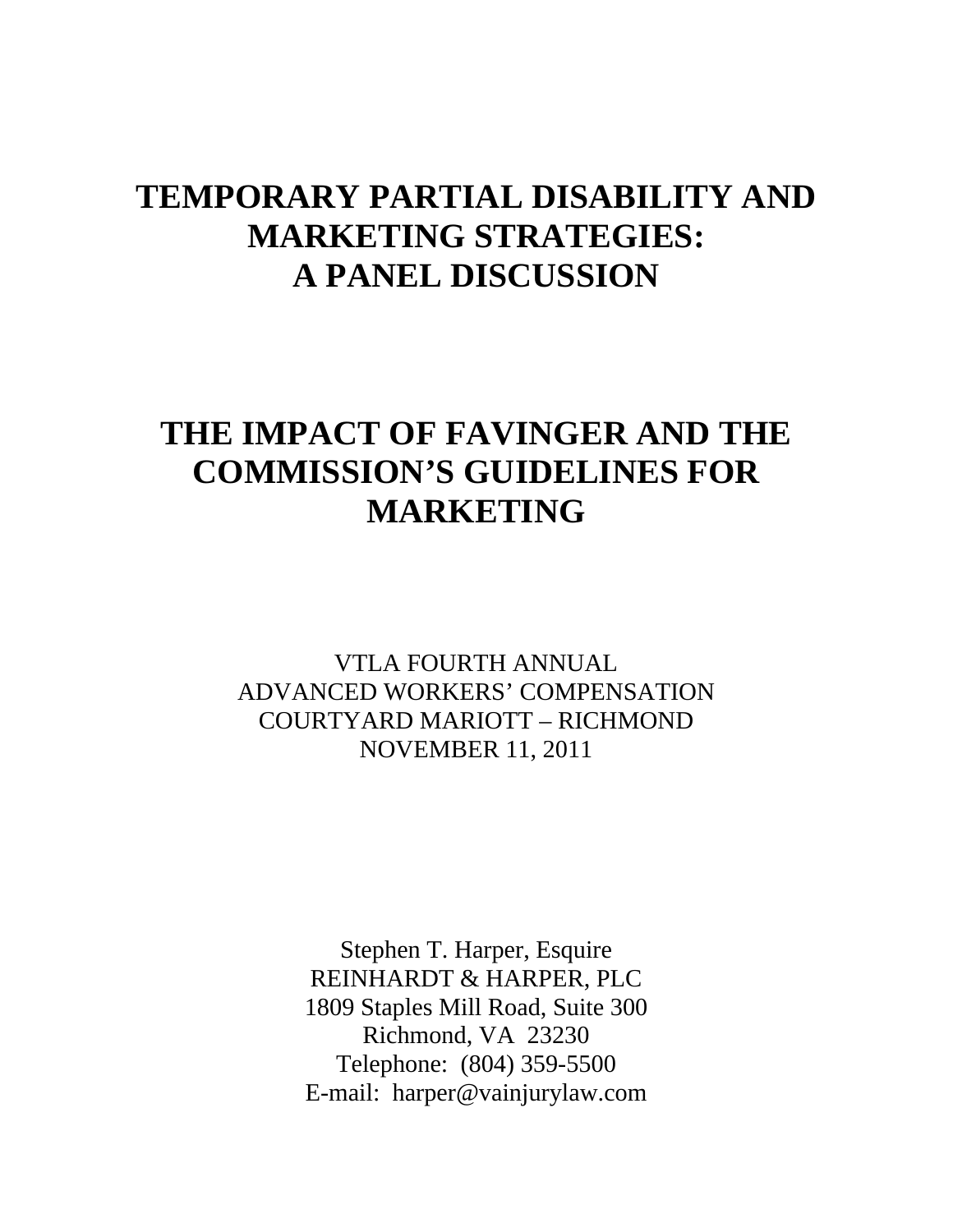The ability of our client to get temporary partial disability benefits is become increasingly more difficult. 2008 and 2009 were bad years for the claimant's bar with *Shenandoah Motors v. Smith, 53 Va. App. 375, 672 S.E.2d 127 (2009)* and *Ford Motor Co., v. Favinger*, 725 Va. 83, 654 S.E.2d 575 (2008), creating significant impairments to the claimant's ability to get ongoing temporary partial disability benefits. (Wes Marshall addressed *Shenandoah* in our 2009 Workers' Compensation Retreat, so I am not going to reiterate *Shenandoah Motors* here.) This discussion will be devoted to *Favinger* and its impact.

#### **I. Ford Motor Co. v. Favinger:**

 In *Ford Motor Co., v. Favinger,* 275 Va. 83, 654 S.E.2d 575 (2008), an employee of Ford Motor Co., suffered a compensable injury under the Virginia Workers' Compensation Act. Prior to his injury he worked 50 hours a week, to take advantage of the overtime. Post injury he returned to work for the defendant employer working 40 hours a week and sought temporary partial disability benefits for the difference in pay because he was unable to work overtime. The Commission ruled that *Favinger* did not have a duty to market his residual capacity and awarded temporary partial disability benefits. On Appeal to the Supreme Court, the Supreme Court held that *Favinger* did not make reasonable effort to market his work capacity. At the hearing, *Favinger* testified that he made no effort to market his residual work capacity. The Supreme Court concluded that the Commission was wrong in their decision and marketing was necessary. The Commission stated that it was unreasonable to expect *Favinger* to market his residual capacity beyond 40 hours a week at Ford, because if he did so such extra work would likely interfere with overtime which might become available at Ford. The Supreme Court held that the Commission's conclusion on this basis was not supported by any evidence that *Favinger* actually attempted to market his residual work capacity or that available jobs within his capacity would have interfered with his duties at Ford, including his ability to accept overtime for the work when offered by Ford. The Supreme Court held the fact that he had accepted light duty work for the defendant employer and was willing to work overtime when Ford offered it, did not "negate the requirement that he make a reasonable effort to market his residual work capacity, i.e. the additional 10 hours of overtime". In the absence of a reasonable effort to market his residual work capacity, he was not entitled to temporary partial disability benefits.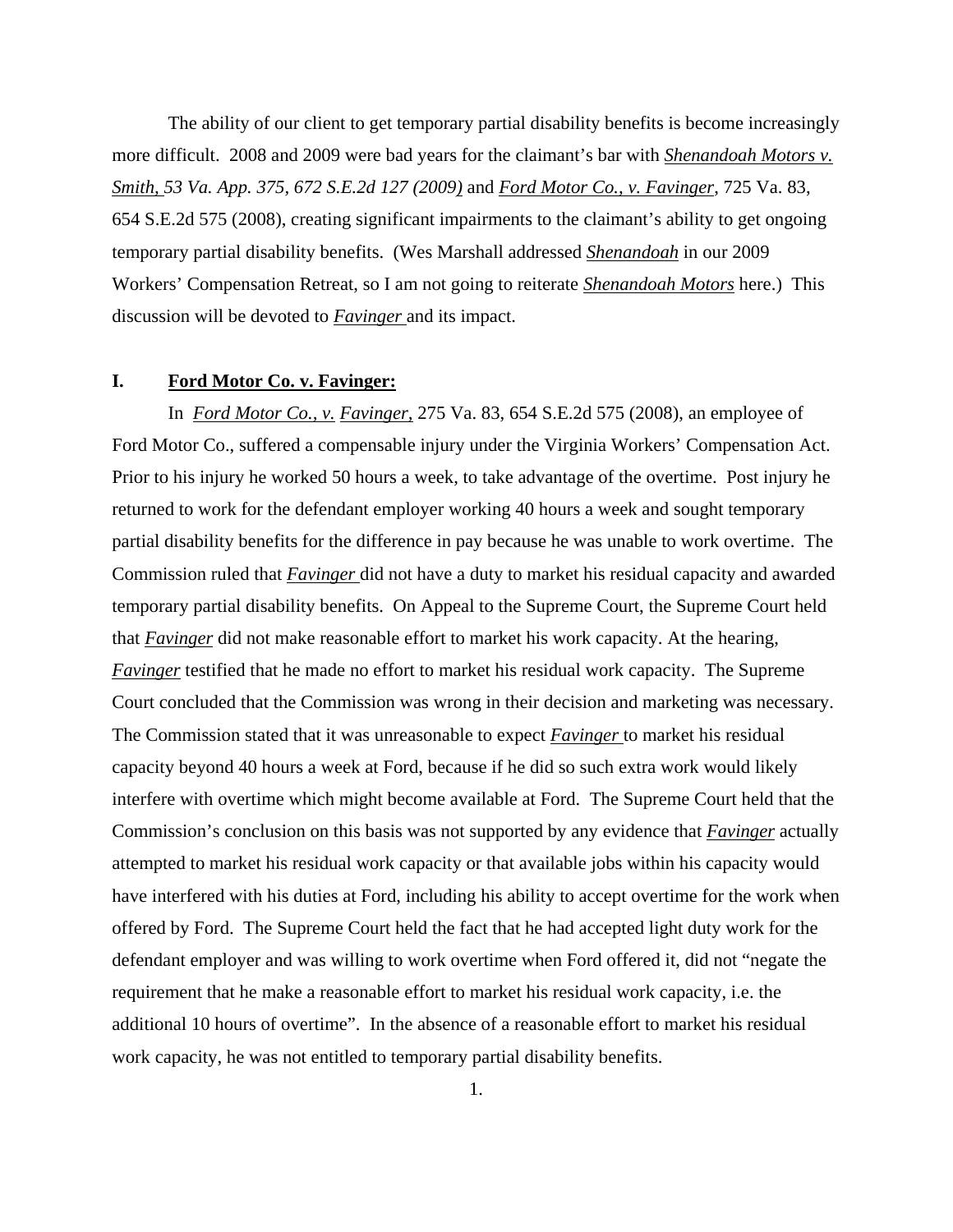#### **II. Fallout since** *Favinger***:**

 Almost every decision on marketing since *Favinger* has gone against the claimant. See, *CVS # 1549/ of Virginia v. Plunkett*, 57 Va. App. 373, 702 S.E.2d 578 (2010). In *Plunkett*, the claimant returned to work with the defendant employer accepting the employer's offer of selective employment. This was a position that met the claimant's work restrictions and complied with her request to work 20 hours a week or less. The Commission held that because she had accepted this position she had no duty to market her residual work capacity. The Court of Appeals reversed, holding that the claimant did have a duty to market her residual capacity to work and therefore was not entitled to temporary partial disability benefits.

 In *John Quinn, Inc., v. Barry*, 08 Vap UNP 2229072 (2008), the claimant had 2 preinjury jobs that were dissimilar employment. At his pre-injury job, he worked 40 hours a week, at the same time he worked an additional 25 hours a week at Lowes. After the injury he was unable to return to work with the original defendant employer. He continued to work at Lowes, and increased his hours to 40 hours a week. As a result of increasing his hours at Lowes his earnings at Lowes increased by \$189. His total post-injury earnings at Lowes were \$53 a week less than his pre-injury average weekly wage at the defendant employer. The Court of Appeals ruled that the claimant had a duty to market beyond working 40 hours per week at Lowes in order to receive temporary partial disability benefits.

 In *County of James City Fire Dept. v. Smith*, 54 Va. App. 448 (2009), the claimant, a 61 year old gentleman, found himself light duty work 7 days before his hearing. He started seeking light duty work 10 days before the hearing. Once he found a light duty job he did not continue to market after that. At the original hearing the Deputy Commissioner found that the claimant had reasonably marketed his remaining work capacity when he found himself a light duty job and the Deputy Commissioner awarded him temporary partial disability benefits. The Full Commission affirmed the Deputy's findings, holding that although the job paid "considerably less than his pre-injury average weekly wage, he had not stopped looking for work. The claimant had submitted at least 2 applications the week before obtaining the part-time job with Wright, and was waiting to hear from those two employers". Furthermore, he had attempted to register with the VEC, but their computers were down. The claimant testified at the hearing that he intended to register and seek jobs through their web site. Based on all these circumstances, the Commission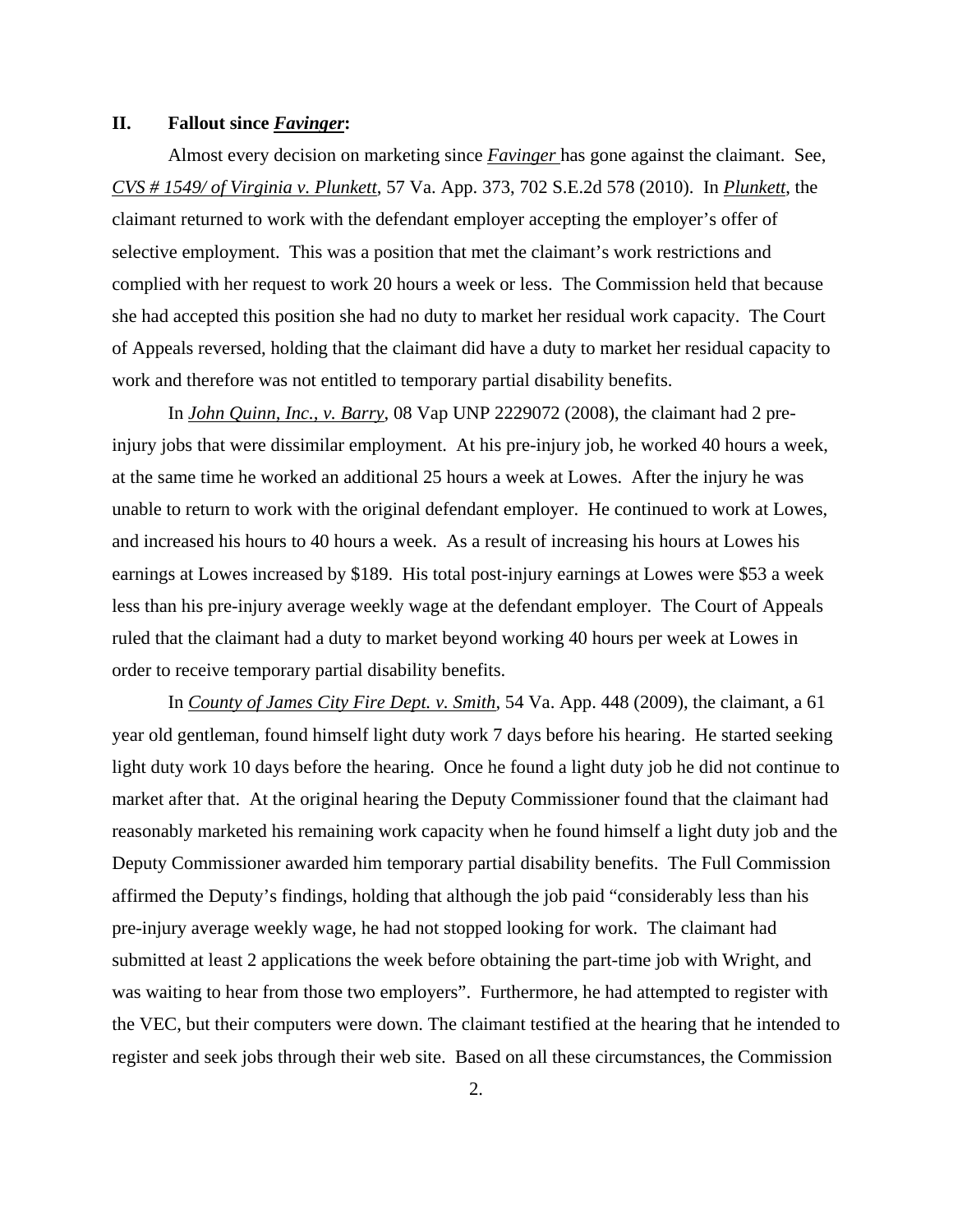held that the claimant adequately marketed his residual work capacity. On appeal to the Court of Appeals, they applied the logic of *Favinger* and held that the claimant had not adequately marketed his residual capacity of work after accepting a light duty job and therefore was not entitled to temporary partial disability benefits. The Court rather harshly noted that

> "because the claimant waited over 10 months to actively seek employment, his own inaction severely limited his ability to reasonably market his residual work capacity. Further, claimant offered no evidence as to what jobs, if any, were available considering his education, training, and limitations. He admitted, after accepting the part-time Wright job, he sought no further employment for higher pay. He presented no evidence as to why he did not seek employment for the tenmonth period prior to November 2007. He produced no evidence that more lucrative jobs were not available. We therefore conclude, as a matter of law, claimant did not reasonably market his residual work capacity."

*Favinger* and its prodigy mention the six factors involved in analyzing marketing as originally enunciated in *National Linen Service v. McGuinn*, 8 Va. App. 267, 380 S.E.2d 31 (1989).

- 1. The nature and extent of claimant's disability.
- 2. Claimant's training, age, experience, and education.
- 3. Nature and extent of claimant's job search.
- 4. Claimant's intent in conducting job search.
- 5. Availability of jobs in the area suitable for claimant considering claimant's disability.
- 6. Any of the matters affecting claimant's capacity to find suitable employment.

Since *Favinger*, marketing appears necessary in every case when your client is not on an award for temporary total or temporary partial.

### **III. Can any case be distinguished from** *Favinger***?**

 Although a majority of the Commission has ruled on several occasions that a specific claimant's facts or circumstances allow their case to be distinguished from *Favinger*.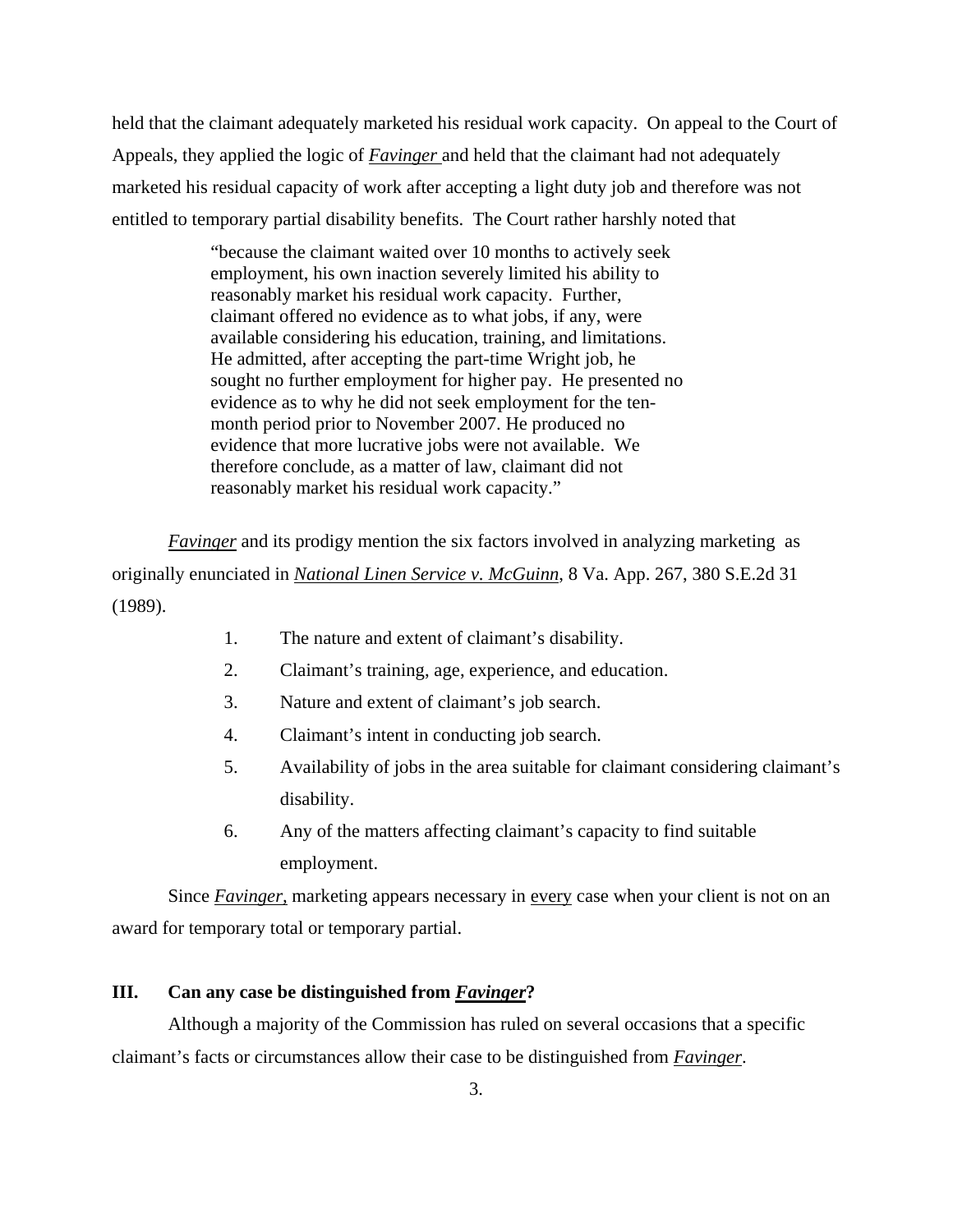Commissioner Williams has dissented in all of those cases. The Court of Appeals has consistently reversed the Full Commission, agreeing with Commissioner Williams and holding that *Favinger* did apply and that the claimant was not entitled to temporary partial disability benefits.

*Atlas Van Lines v. Kerr*, 11 Vap UNP 1345104 (2011), is a rare case that the Court of Appeals distinguished from *Favinger*. In *Atlas*, the Court of Appeals held that "*Favinger* is distinguishable from the instant case in several significant respects." In *Favinger* post-injury the claimant worked 40 hours a week, pre-injury he worked 50 hours a week, which included 10 hours of overtime. In *Atlas,* "the uncontroverted evidence in the instant case is that claimant testified that he worked approximately the same amount of hours post-injury that he worked preinjury; however, his post-injury work was less lucrative, resulting in a smaller average weekly wage." The Court of Appeals went on to conclude "there is no basis to conclude that claimant somehow failed to market all of his residual overtime capacity in terms of whether he was working an appropriate number of hours – there was credible evidence that he was." A significant fact in *Atlas* was that the claimant's new job did provide "a relatively high income in comparison with other potential employers." The Court noted that the claimant's average weekly wage with the new employer was approximately \$150 more than he had earned on average the last time he had worked for the defendant employer post-injury. Additionally, the claimant had testified in Atlas that he had no set schedule with the new employer, did not know the hours he was working until he called in each day, and therefore, any additional employment would interfere with his job with the new employer. In addition, he testified that if he worked for anyone else those hours would be considered in calculating whether he had worked over the legal limit of 70 hours per week (the legal limit in his job as a mover). Therefore, "accepting work with another company could potentially impact his regular work with E. F. Thompson (the new employer). Given the unique facts and circumstances presented in the record, the instant case is distinguishable from *Favinger*."

 But see, *Kanczuzewski v. Jim Walter Homes, Inc.,* 11 WC UNP 2414889 (2011), where the Full Commission, with Commissioner Diamond dissenting, held that the claimant's marketing efforts were insufficient. The claimant had found work as a truck driver but the average weekly wage for this position was 30% of his pre-injury average weekly wage. The

4.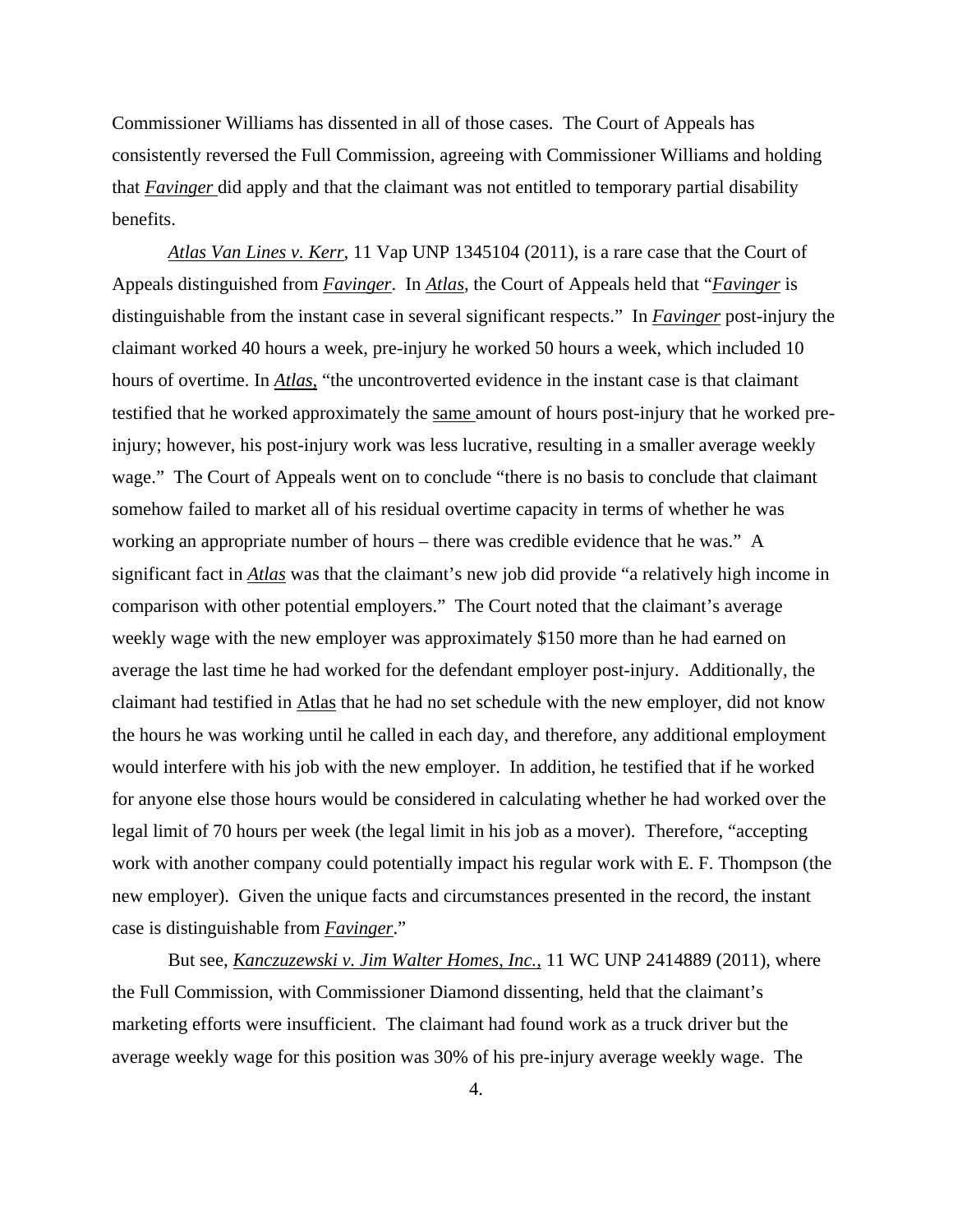claimant made no efforts to find more comparable employment during this time period. "Even assuming these hours were comparable to his pre-injury work hours, given the significant disparity in earnings, some additional marketing efforts were required. While a full-time job may have lessened the amount of marketing which would be considered reasonable, it did not eliminate the duty to market."

#### **IV. Impact of the new Marketing Guidelines**:

 The Commissions new marketing guidelines, a copy of which are attached, appear to indicate that the claimant should be seeking 5 jobs a week. These guidelines and the relationship to *Favinger* were addressed by the Commission's in *Pittman v. Plant Partners*, 11 WC UNP 2317500 (2011)**.** At the time of the first hearing the claimant started job hunting for approximately two weeks before obtaining a light duty part time job for Ross Department Store working approximately 20 hours a week. Once she obtained that job she did not continue to seek alternative additional employment. In her pre-injury job she worked a 40 hour work week with Planned Partners. The Deputy Commissioner ruled in the claimant's favor finding that she had adequately marked and awarded her temporary partial. The Full Commission affirmed (with Commissioner Williams' dissenting). The Court of Appeals reversed, holding that under *Favinger* the claimant did not prove that she adequately marketed. The claimant then went back and began to market and filed a new claim which went before the Commission in 2011. The claimant was still working light duty with Ross Department Store. This time, she sought either a higher paying job or a second job while working for Ross Department Store. From the Commission's discussion it is apparent that her marketing during this period was not robust. Specifically, she documented three contacts per week, some of those were "in person" contacts. She also reviewed email messages from the VEC and did make online inquiries. Primarily, in person visits to retail establishments were her means of marketing. The Full Commission held that "in the circumstances in this case, we agree that this was reasonable". Here, only three of documented job contacts per week were sufficient, less than the 5 suggested by the guidelines

5.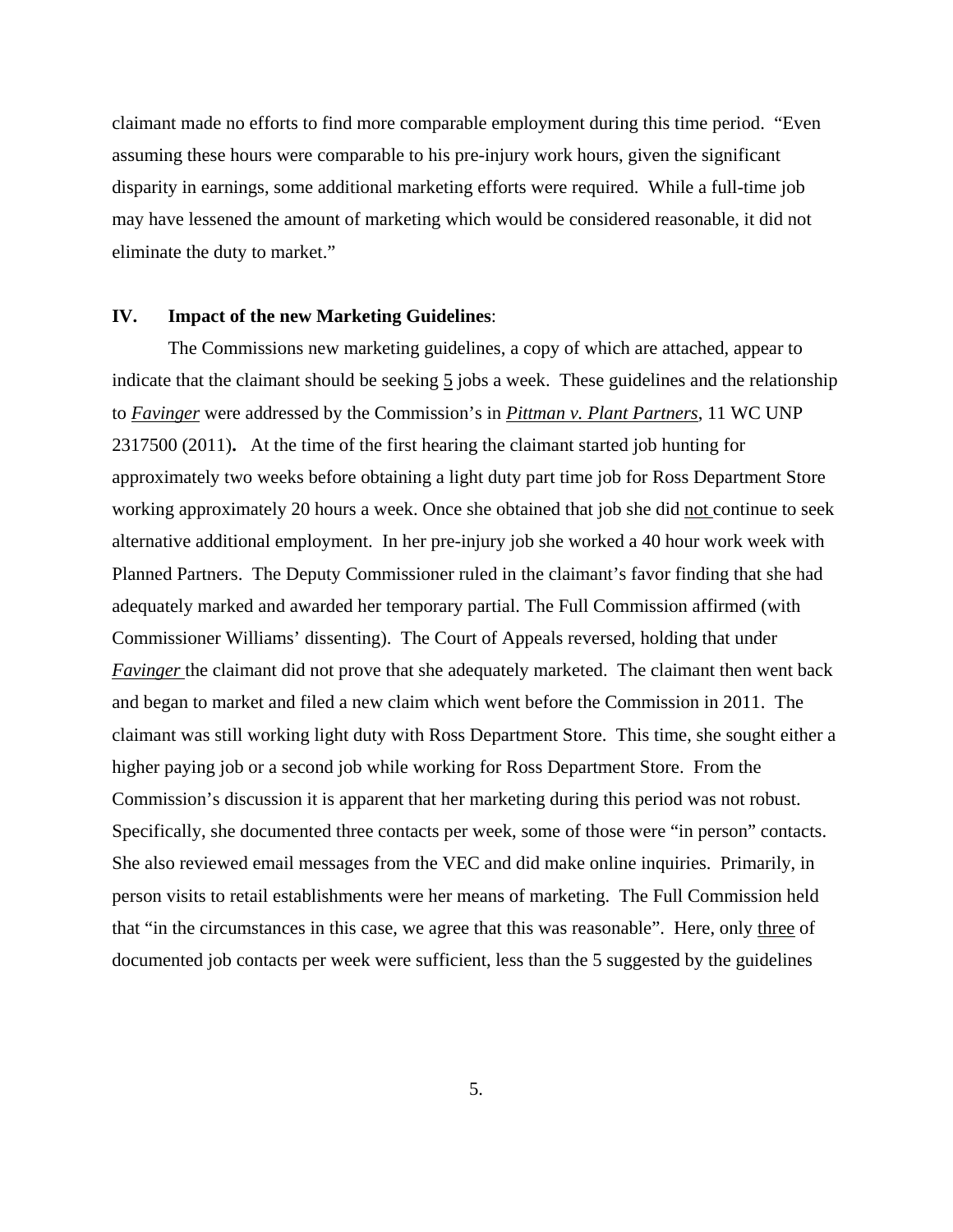#### **OTHER CASES OF NOTE:**

1. *Ruffin v. Dover Corp*., 10 WC UNP 2373993 (2010), (97 documented online contacts during 11 months). Full Commission affirmed Deputy Commissioner's denial of benefits on the basis that the claimant had not adequately marketed. Claimant's evidence included job searches at 97 locations between January 1, 2009 and November 25, 2009. The vast majority of her job applications were online, although she had sought employment locally, taken classes at a library and expressed a desire to be taught a new skill for employment. The Commission held that "we find that the claimant's computer searches were not adequate marketing. The fact that the claimant wanted to obtain work does not mean that she was doing what was legally necessary to find a job".

2. *Simon v. Kmart Corp.,* 10 WC UNP VA01002424530 (2010), (15 online applications during a three month period). In Simon, the claimant's dispute over marketing arose from a time period of June 14, 2009 until the time of the hearing, August 19, 2009. Claimant was seeking continuing indemnity benefits. During the time period of June to August 19, he had applied for 15 potential employers through online resources. He did not register with the VEC or directly contact any employer in person or by telephone. Even though the claimant increased his efforts beginning in early July 2009, the evidence as a whole did not substantiate a "reasonable, bonified effort to locate suitable employment".

 But see, *Waldman v. Wal-mart Associates, Inc*., 11 WC UNP VA00000057520 (2011). Testimony at the hearing was approximately 70% of marketing contacts were online, and of those places she filled out applications, 75% of those were done online. She estimated that only 2-3% of her entries involved travelling to the place of employment and asking about employment within her restrictions. During a 25 week period there was documentation of 110 prospective employers working out to 4.4 job contacts per week. While the majority were online, the remainder were from newspapers and in person. The Deputy Commissioner wrote,

> "**Online communications with prospective employers is permissible, in many cases may be the preference of the employers. Therefore, the quality of employer contacts is not**

> > 6.